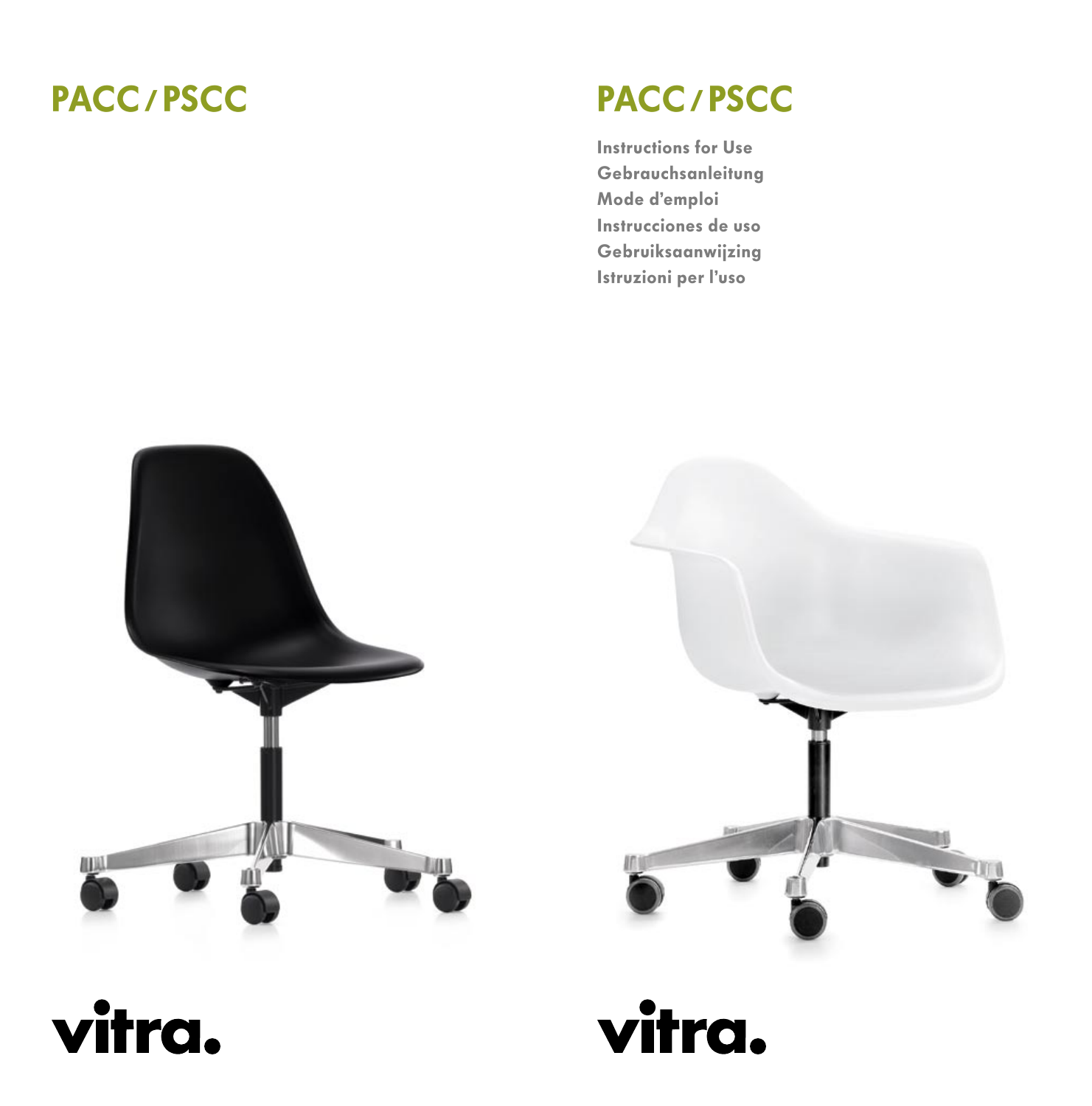You have decided to purchase a Vitra quality product. The Vitra mark is a guarantee that you own an original product by Charles & Ray Eames.

Vitra is certified to ISO 9001 and, since 1997, to ISO 14001. We place value on the long working life of our products, on making it easy to replace parts which wear out and, wherever possible, on the use of materials which can be recycled.

PACC/PSCC meets DIN EN 1728, EN 13761 and ANSI/ BIFMA X5.1.

Sie haben sich für ein Vitra-Qualitätsprodukt entschieden. Die Marke Vitra garantiert Ihnen, dass Sie ein Original-Produkt von Charles & Ray Eames besitzen.

Vitra ist nach ISO 9001 und seit 1997 nach ISO 14001 zertifiziert. Wir legen Wert auf eine lange Lebensdauer unserer Produkte, auf den einfachen Austausch von Verschleissteilen und soweit möglich auf die Verwendung von recyclebaren Materialien.

PACC/PSCC entspricht der DIN EN 1728, der EN 13761 und ANSI/BIFMA X5.1.

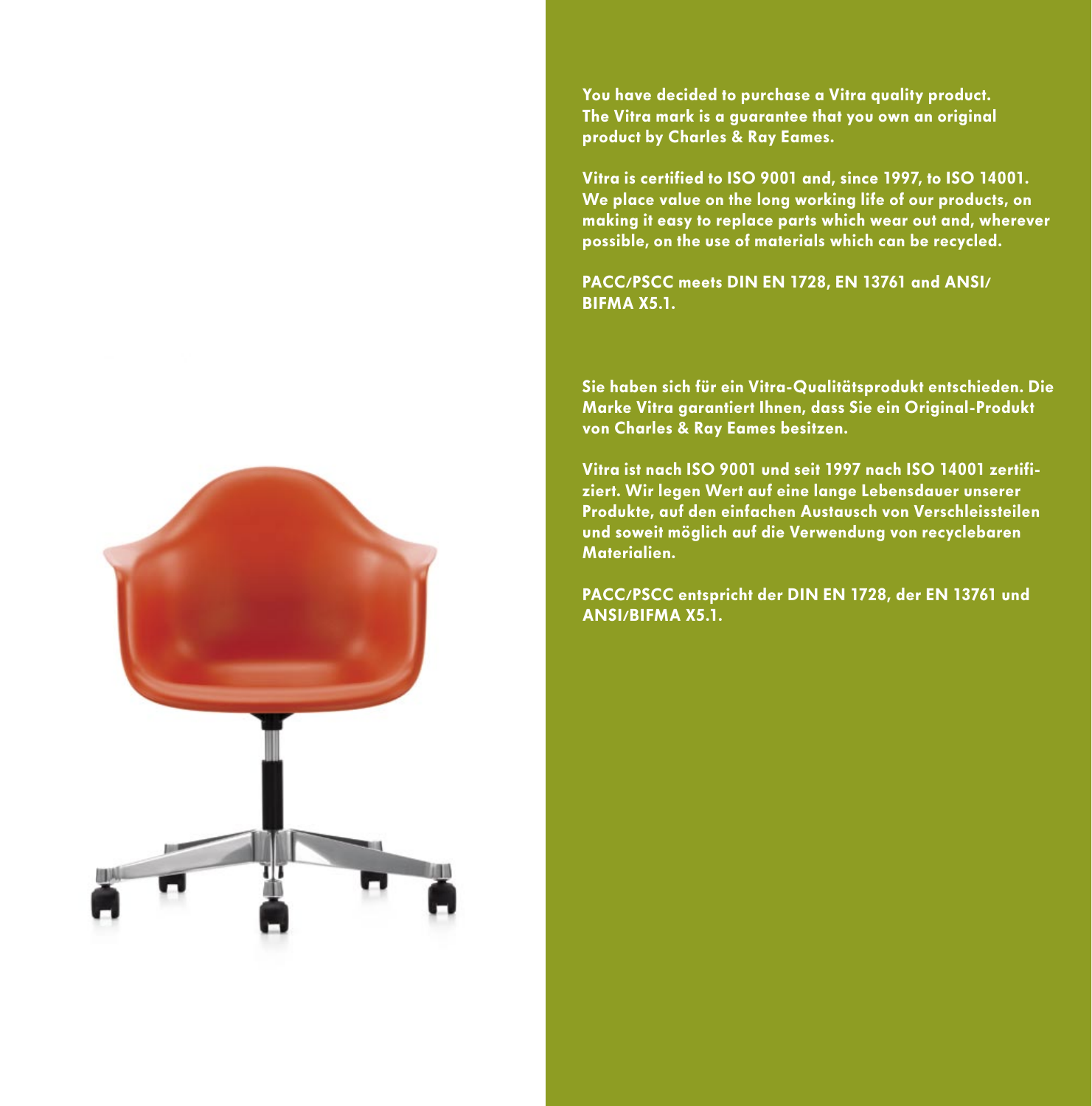Vous avez choisi un produit de qualité Vitra. La marque Vitra vous garantit un produit avec l'authenticité d'Charles & Ray Eames.

Vitra est certifié ISO 9001 et, depuis 1997, ISO 14001. Nous accordons une importance primordiale à la durabilité de nos produits, au remplacement simple des pièces d'usure et, dans la mesure du possible, à l'utilisation de matériaux recyclables.

PACC/PSCC répond aux exigences des normes DIN EN 1728, EN 13761 et ANSI/BIFMA X5.1.

Acaba de adquirir un producto de calidad Vitra. La marca Vitra le garantiza que ha adquirido un producto original de Charles & Ray Eames.

Vitra cuenta con el certificado ISO 9001 y desde 1997 con el ISO 14001. Consideramos crucial la durabilidad de nuestros productos, la sustitución sencilla de las piezas de desgaste y, en la medida de lo posible, la utilización de materiales reciclables.

PACC/PSCC cumple tanto la norma DIN EN 1728, EN 13761 como la ANSI/BIFMA X5.1.

Gefeliciteerd met de aankoop van uw Vitra-kwaliteitsproduct. Met deze aanschaf weet u zeker dat u in het bezit bent van een origineel product van Charles & Ray Eames.

Vitra is ISO 9001 gecertificeerd en heeft sinds 1997 ook het ISO 14001-certificaat. Wij hechten waarde aan een lange levensduur van onze producten en gebruiken zoveel mogelijk recycleerbare materialen; slijtagegevoelige onderdelen kunnen eenvoudig worden vervangen.

PACC/PSCC voldoet aan DIN EN 1728, EN 13761 en ANSI/ BIFMA X5.1

Avete scelto un prodotto di qualità Vitra. Il marchio Vitra vi garantisce di essere in possesso di un prodotto originale di Charles & Ray Eames.

Vitra è certificata ISO 9001 e dal 1997 anche ISO 14001. Per noi è importante la lunga durata dei nostri prodotti, la facilità di sostituzione dei componenti usurati e se possibile l'impiego di materiali riciclabili.

PACC/PSCC è conforme sia alla norma DIN EN 1728, EN 13761 che alla ANSI/BIFMA X5.1

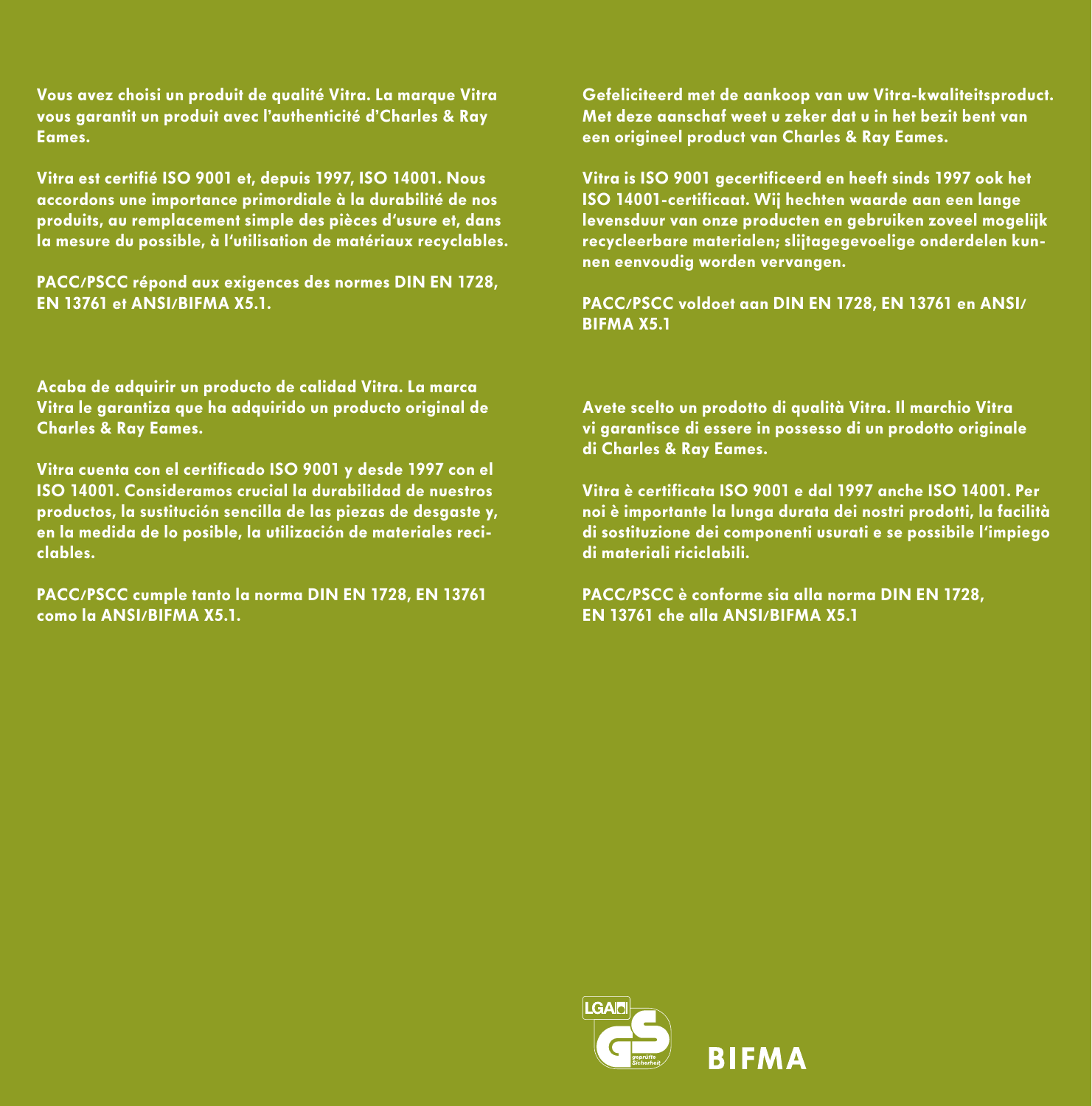We hope you are delighted with your new  PACC/PSCC by Charles & Ray Eames.

Wir wünschen Ihnen viel Freude mit Ihrem neuen PACC/PSCC von Charles & Ray Eames.

Nous espérons que votre nouveau PACC/PSCC d'Charles & Ray Eames vous apportera entière satisfaction.

Le deseamos que disfrute con su nueva PACC/PSCC de Charles & Ray Eames.

Wij wensen u veel plezier met uw nieuwe PACC/PSCC van Charles & Ray Eames.

Ci auguriamo che possiate apprezzare appieno la qualità della vostra nuova PACC/PSCC di Charles & Ray Eames.

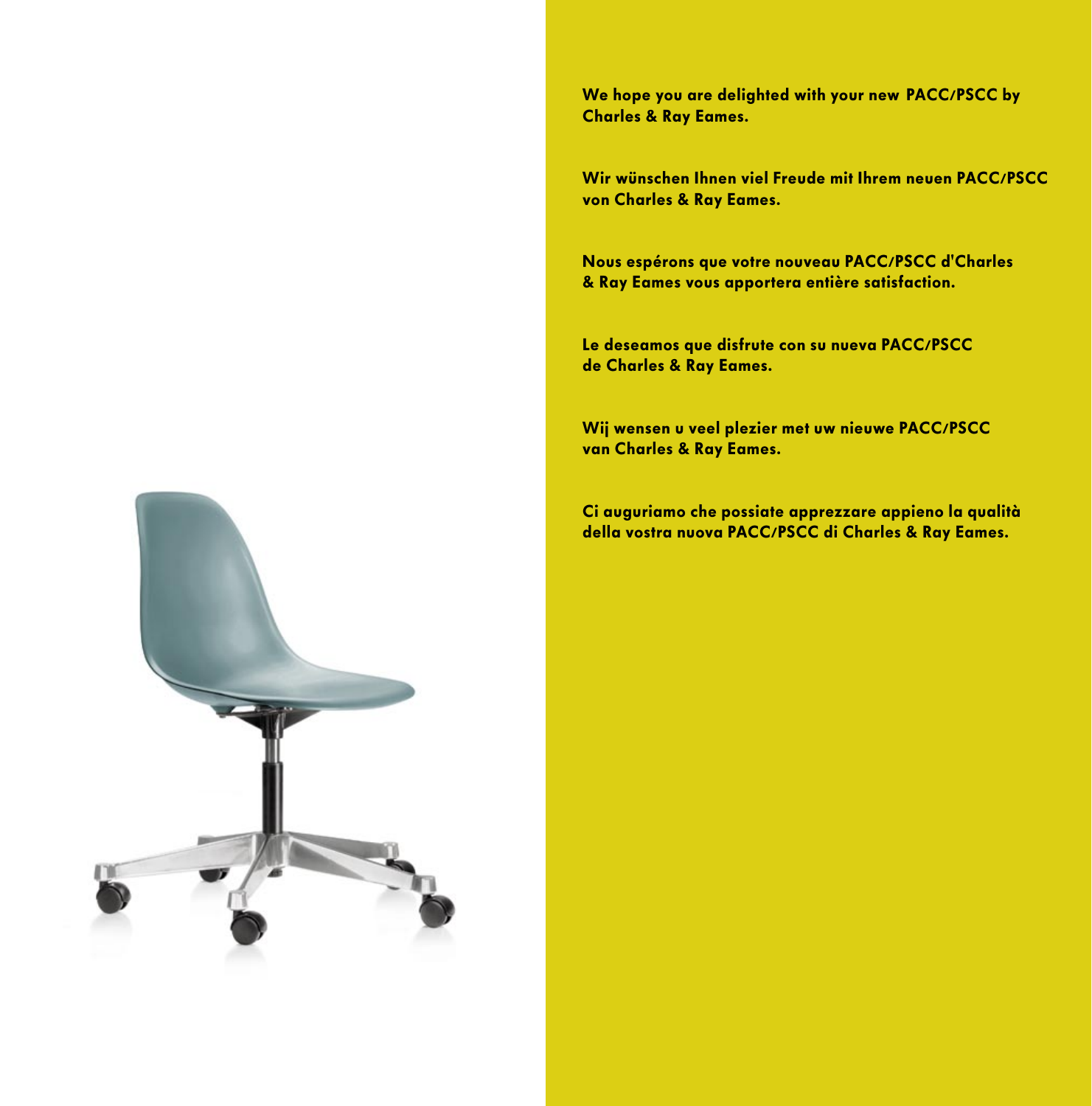

Charles (1907-1978) and Ray (1912-1988) Eames number among the most important figures in twentieth-century design. During the four decades of their work together, the Eameses produced not only many groundbreaking furniture designs, but also significant architectural works, exhibitions, films, graphics and photographs. Vitra's collaboration with Charles and Ray Eames began in 1957. For over 50 years, Vitra has worked closely with the Eames Office in the production of Eames furniture with guaranteed standards of high quality and authenticity.

Charles (1907-1978) und Ray (1912-1988) Eames zählen zu den bedeutendsten Persönlichkeiten des Designs im 20. Jahrhundert. In den vier Jahrzehnten ihrer Zusammenarbeit entstanden neben wegweisenden Möbelentwürfen auch bedeutende Bauten, Ausstellungen, Filme, Grafiken und Fotografien. Im Jahr 1957 begann die Zusammenarbeit von Charles und Ray Eames mit Vitra. Seit nunmehr 50 Jahren garantiert Vitra in Abstimmung mit dem Eames Office die authentische und hochwertige Umsetzung von Eames Möbeln.

Charles (1907-1978) et Ray (1912-1988) Eames comptent parmi les plus importantes personnalités du design du 20e siècle. Au cours des quarante ans de leur collaboration, des créations mobilières innovatrices, des constructions, expositions, films, travaux graphiques et photographies remarquables virent le jour. La coopération de Charles et Ray Eames avec Vitra débuta en 1957. Depuis désormais 50 ans, Vitra garantit la fabrication de meubles Eames authentiques et de première qualité, en concertation avec l'Eames Office.

Charles (1907-1978) y Ray (1912-1988) Eames se encuentran entre las figuras más destacadas del diseño del siglo XX. En sus cuatro décadas de colaboración, además de diseños de muebles que abrieron nuevos horizontes, también crearon importantes construcciones, exposiciones, películas, gráficos y fotografías. La colaboración de Charles y Ray Eames con Vitra comenzó en 1957. Vitra lleva 50 años garantizando una fabricación auténtica y de gran calidad de los muebles de los Eames de acuerdo con la Eames Office

Charles (1907-1978) en Ray (1912-1988) Eames behoren tot de belangrijkste persoonlijkheden van het 20ste-eeuwse design. In de vier decennia dat zij samenwerkten, kwamen niet alleen tal van baanbrekende meubelontwerpen, maar ook belangrijke gebouwen, tentoonstellingen, films, grafiek en foto's tot stand. In 1957 begon de samenwerking van Charles en Ray Eames met Vitra. Sinds meer dan 50 jaar staat Vitra in samenspraak met het Eames Office borg voor de productie van hoogwaardige meubelen naar authentiek ontwerp van de Eames.

Charles (1907-1978) e Ray (1912-1988) Eames sono annoverati fra le personalità di maggior spicco del design del 20° secolo. Durante un sodalizio durato oltre quaranta anni gli Eames hanno realizzato progetti di mobili innovativi, oltre ad importanti opere, mostre, film, realizzazioni grafiche e fotografiche. L'anno 1957 vide l'inizio della collaborazione di Charles e Ray Eames con Vitra. Da oltre 50 anni Vitra, in accordo con l'Eames Office, garantisce la realizzazione di mobili Eames autentici e di grande pregio.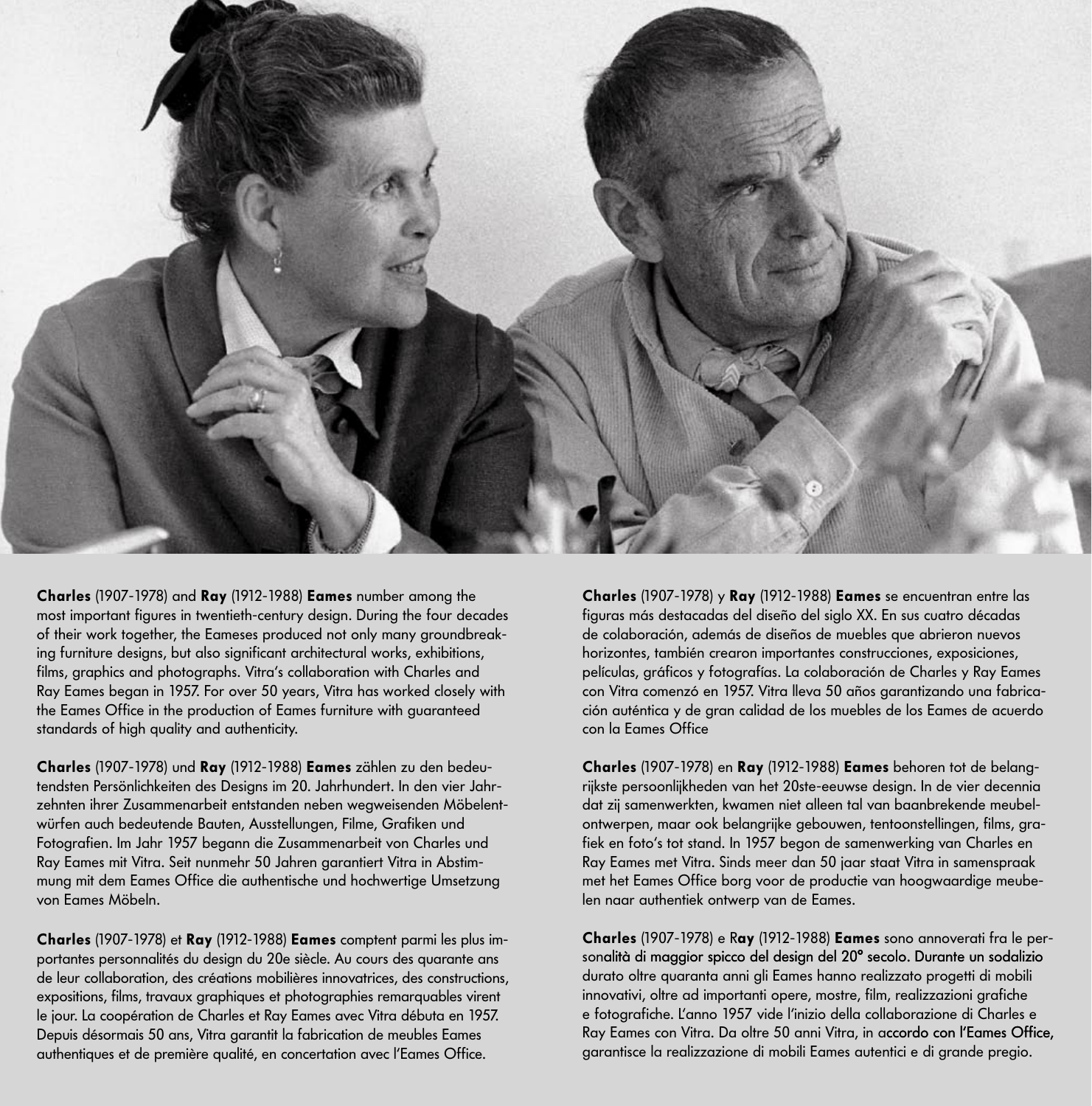The PACC/PSCC is a version of the Eames Plastic Chair which was designed in 1948 by Charles and Ray Eames and was the first chair to be mass-produced.

With today's developments in technology and materials it is now possible to produce the shell of the chair from environmentally friendly, recyclable polypropylene while remaining true to the original.

So as not to depart from the formal, expressive, organic shell shape of the chair, with the PACC/PSCC Vitra has opted for a new type of height adjustment which is located discreetly under the shell.

Der PACC/PSCC ist eine Variante des Eames Plastic Chairs, der 1948 von Charles und Ray Eames entworfen wurde und der erste industriell gefertigte Stuhl war.

Durch die Entwicklungen in Technik und Materialien ist es heute möglich, die Sitzschale originalgetreu aus umweltfreundlichem, recyclebarem Polypropylen zu fertigen.

Um nicht von der formal ausdrucksstarken, organisch geformten Schalenform abzulenken, hat sich Vitra beim PACC/PSCC für eine neuartige Höhenverstellung entschieden, die diskret unter der Sitzschale angebracht ist.

Le PACC/PSCC est une variante de l'Eames Plastic Chair, la première chaise fabriquée en série, créée en 1948 par Charles et Ray Eames.

Grâce à l'évolution des techniques et des matériaux, il est aujourd'hui possible de fabriquer la coque dans sa forme d'origine en polypropylène recyclable et respectueux de l'environnement.

Afin de réserver la coque organique au langage formel expressif l'attention qu'elle mérite, Vitra a choisi pour le siège PACC/PSCC un nouveau système de réglage en hauteur discrètement caché sous l'assise.

La PACC/PSCC es una variante de la Eames Plastic Chair, diseñada en 1948 por Charles y Ray Eames, y que constituye la primera silla de producción industrial.

Los avances en la tecnología y los materiales nos permiten hoy en día fabricar una carcasa de asiento igual a la original, pero en polipropileno reciclable que no daña el medio ambiente.

Para no modificar la forma característica de la carcasa orgánica, Vitra ha decidido emplear en el modelo PACC/PSCC un innovador sistema de regulación de altura situado discretamente debajo de la carcasa de asiento.

PACC/PSCC is een variant van de Eames Plastic Chairs, die in 1948 is ontworpen door Charles en Ray Eames en de eerste industrieel vervaardigde stoel was.

Tegenwoordig is het door ontwikkelingen op het gebied van techniek en materialen mogelijk de zitschaal overeenkomstig het origineel en toch milieuvriendelijk te produceren van recyclebaar polypropyleen.

Vitra heeft bij de PACC/PSCC gekozen voor een nieuwe hoogteinstelling die discreet onder de zitting is aangebracht om niet van het formeel expressieve, organische schaalmodel af te leiden.

Il modello PACC/PSCC è una variante della Eames Plastic Chair, ovvero un progetto di Charles e Ray Eames del 1948, in seguito divenuto la prima sedia prodotta a livello industriale.

Grazie ai progressi della tecnica e a nuovi materiali, oggi è possibile produrre la scocca in polipropilene ecologico e riciclabile in maniera fedele all'originale.

Per non tradire la sagoma originale della scocca così espressiva nelle forme e strutturata in maniera organica, Vitra ha optato, per il modello PACC/PSCC, per un nuovo tipo di regolazione dell'altezza di seduta, con un meccanismo collocato al di sotto della scocca medesima in maniera discreta.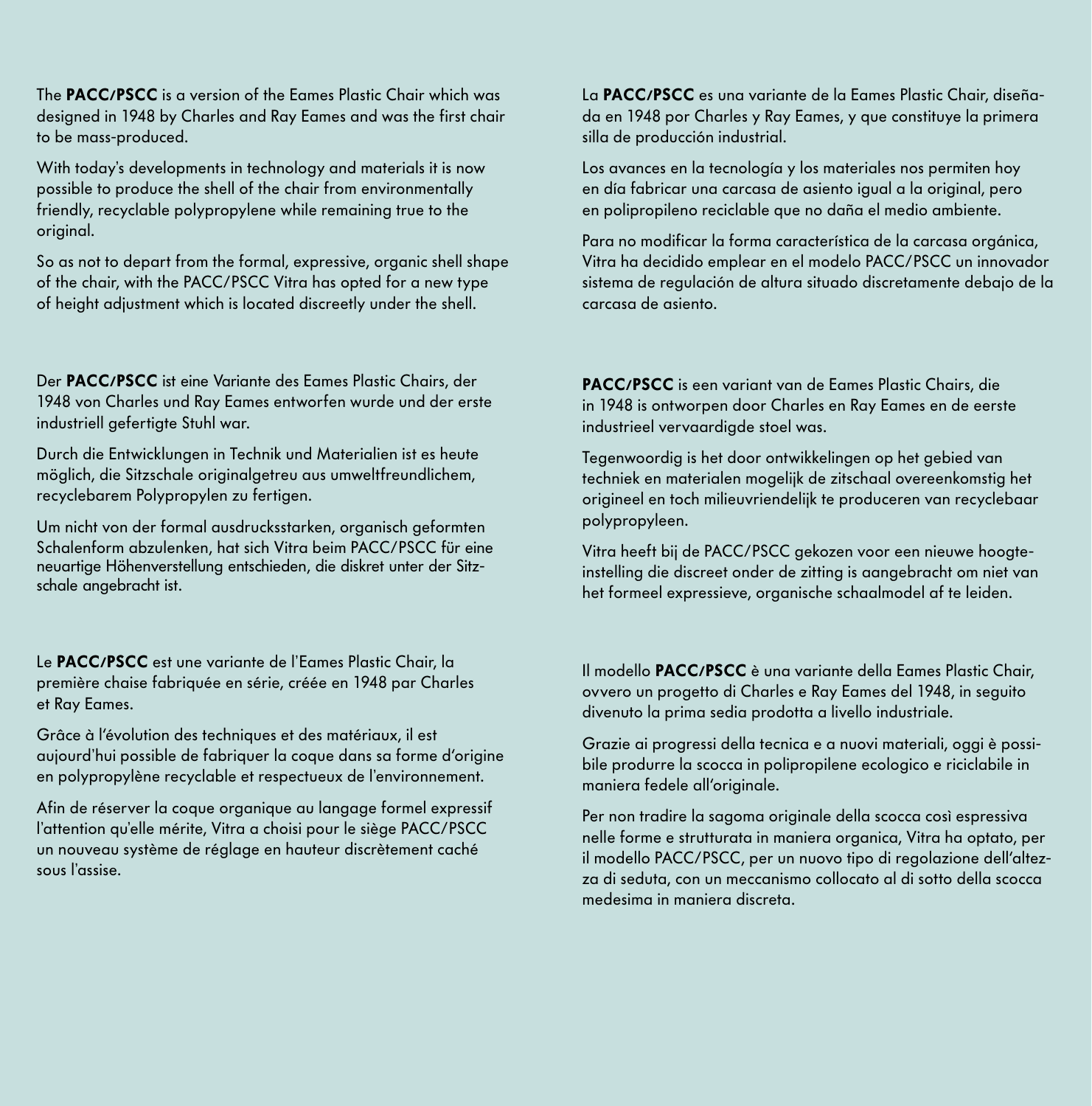



## Adjusting the height of the seat

To adjust the height of the seat, push the release lever under the seat towards the leg of the chair. You can push on either the left side or the right side. By pushing down the seat surface and releasing it you can adjust the height of the chair.

When the seat is adjusted to its ideal height, your upper leg forms a 90° angle with your lower leg and your feet are flat on the floor.

### Regulierung der Sitzhöhe

Um die Sitzhöhe zu verstellen, drücken Sie den Auslöseschieber unter der Sitzfläche in Richtung des Stuhlbeins. Sie können sowohl auf der linken als auch auf der rechten Seite drücken. Durch Entlasten bzw. Belasten der Sitzfläche können Sie so die Stuhlhöhe verstellen.

Bei ideal eingestellter Sitzhöhe bilden Ober- und Unterschenkel einen Winkel von 90° und Ihre Füsse stehen flach auf dem Boden.

#### Réglage de la profondeur de l'assise

Pour régler la hauteur de l'assise, poussez la glissière de déclenchement située sous l'assise en direction du pied du siège. Vous pouvez pousser aussi bien du côté gauche que du côté droit. La charge que vous exercez sur l'assise vous permet d'en régler la hauteur.

Celle-ci est idéale lorsque les articulations du genou forment un angle droit et que vos pieds reposent à plat sur le sol.

#### Regulación de la altura del asiento

Para ajustar la altura del asiento, presione el pasador de retención situado bajo la superficie de asiento en la dirección de la pata de la silla. Puede presionar tanto en el lado izquierdo como en el lado derecho. Aumente o reduzca la presión de la superficie de asiento para regular la altura de la silla.

Si la altura del asiento está ajustada correctamente, los muslos y las piernas forman un ángulo de 90° y los pies descansan horizontalmente sobre el suelo.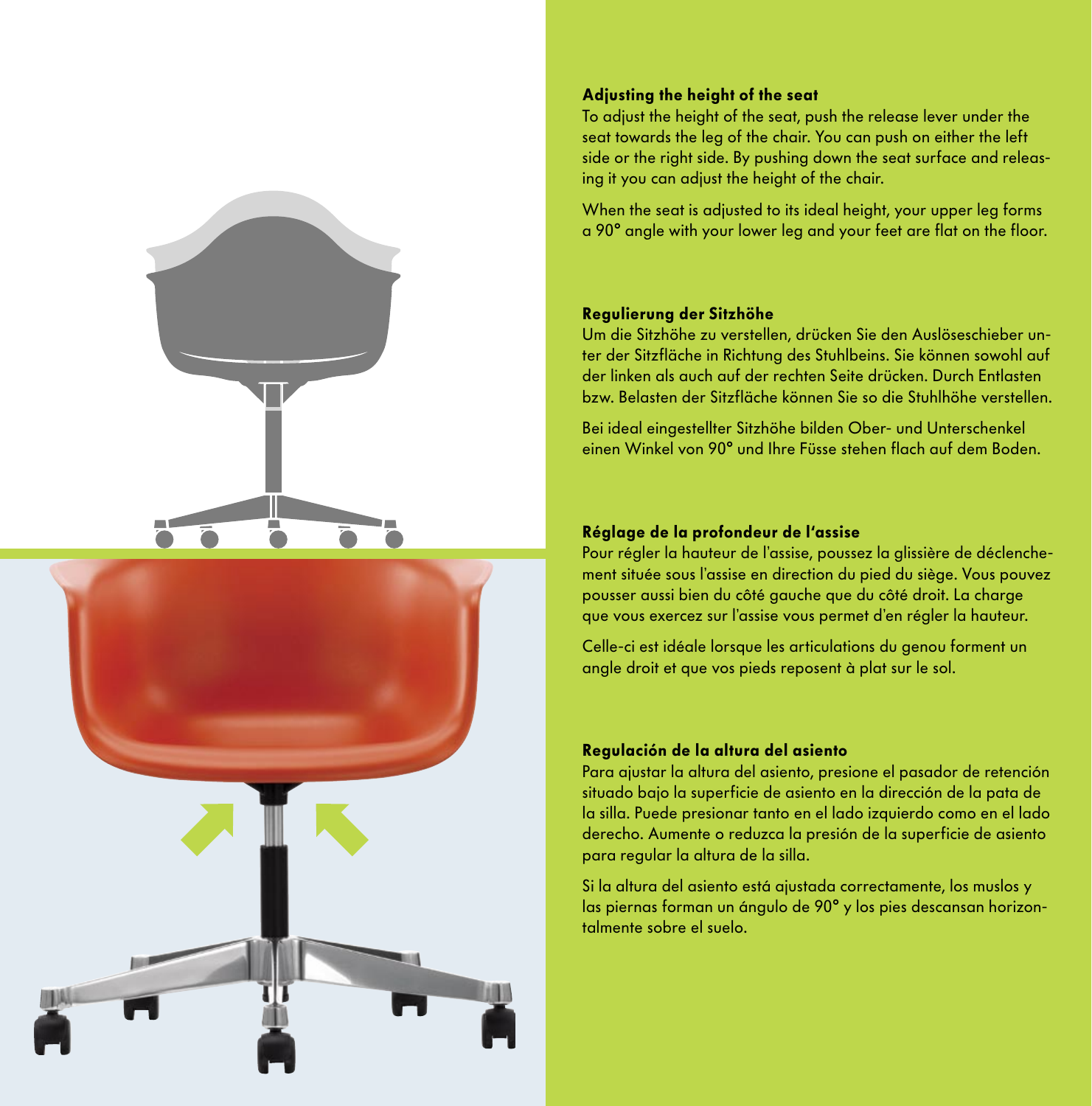



# Instelling van de zithoogte

Om de zithoogte in te stellen drukt u op de schuif onder de zitting in de richting van de stoelpoot. U kunt er zowel links als rechts op drukken. Door middel van belasten en ontlasten van de zitting kunt u de stoelhoogte instellen.

Bij de meest ideale zithoogte vormen boven-en onderbenen een hoek van 90° en staan uw voeten plat op de grond.

## Regolazione dell'altezza del sedile

Per regolare l'altezza di seduta, spingere il cursore a scatto posto sotto la superficie di seduta in direzione delle gambe della sedia. È possibile spostarlo verso sinistra e verso destra. In tal modo, si può quindi regolare l'altezza di seduta, semplicemente caricando il peso sulla sedia o togliendolo.

La posizione di seduta ideale è con cosce e polpacci che formano un angolo di 90° e piedi perfettamente appoggiati al pavimento.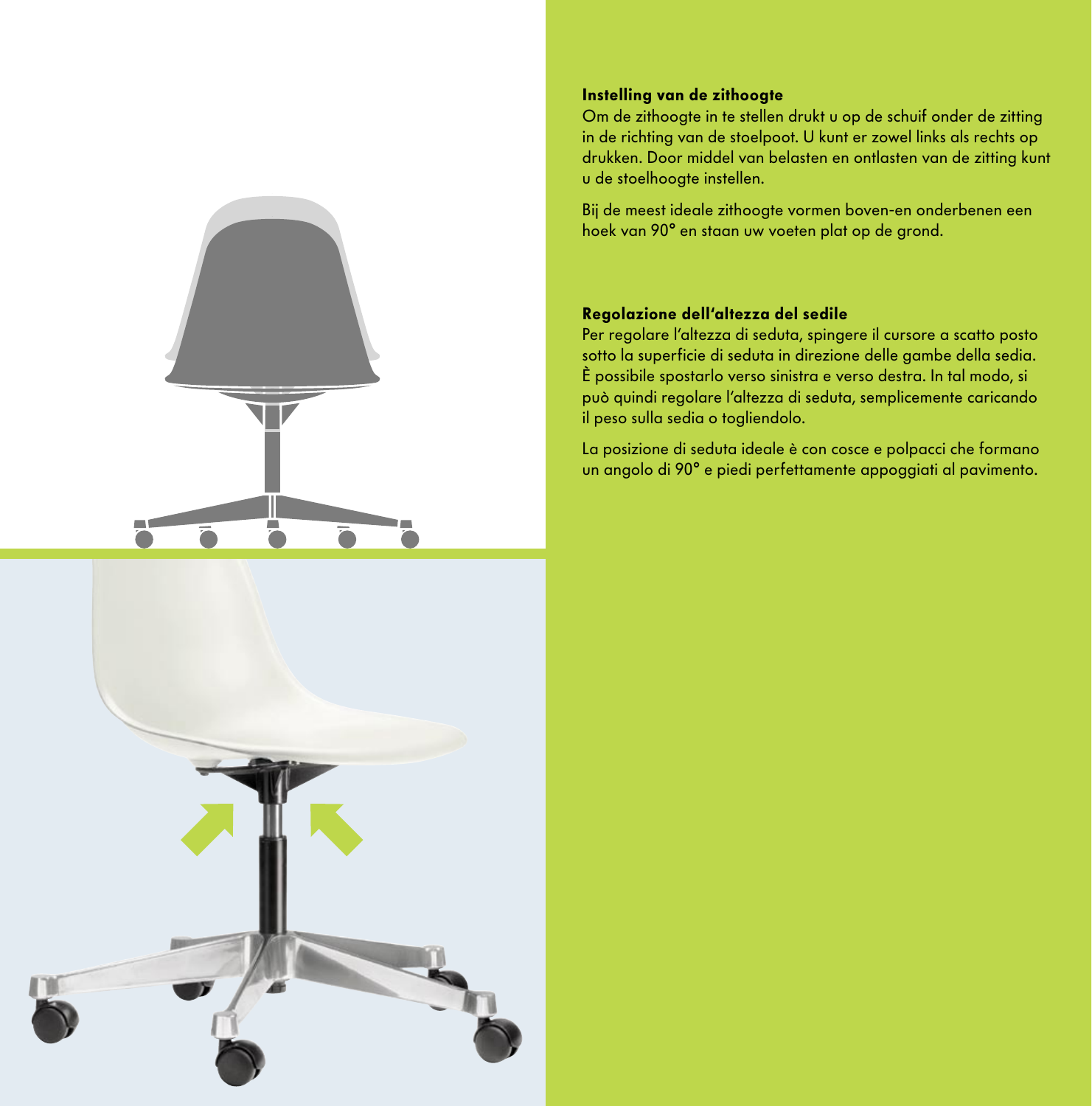

# User information

Castors. All PACC/PSCC swivel chairs are fitted with hard castors for soft floors as standard (single colour castors). For hard floor coverings, soft castors must be used (two colour castors). If the floor covering changes the castors should be exchanged.

Care instructions. For cleaning the plastic surfaces, please use a soft damp cloth and a gentle, neutral cleaning product.

For polished aluminium you can use a glass cleaner. You should then rub it dry.

Vacuuming is sufficient to remove dust and fluff from the fabric covering. To deal with stains on the fabric covering, please use a soft damp cloth and a gentle, neutral cleaning product.

For additional care tips, please contact your specialist dealer and for stubborn stains consult a specialist company.

Basically we recommend the use of environmentally friendly cleaning products.

# Please note! Work on or replacement of gas pressure devices should only be done by trained specialists.

Your PACC/PSCC should be used in accordance with a general duty of care and only as a swivel chair as specified. If it is used in any other way there is an increased risk of accidents (e.g. by using it for standing on or by sitting on the armrests).

# Benutzerhinweise

Rollen. Alle PACC/PSCC Drehstühle sind serienmässig mit harten Rollen für weiche Böden ausgestattet (Rolle einfarbig). Bei harten Fussbodenbelägen müssen weiche Rollen eingesetzt werden (Rolle zweifarbig). Bei einem Wechsel des Bodenbelags müssen die Rollen ausgetauscht werden.

Pflegehinweise. Bitte verwenden Sie zur Reinigung der Kunststoffflächen ein weiches, feuchtes Tuch und ein mildes, neutrales Reinigungsmittel.

Für poliertes Aluminium können Sie einen Glasreiniger verwenden. Anschliessend trockenreiben.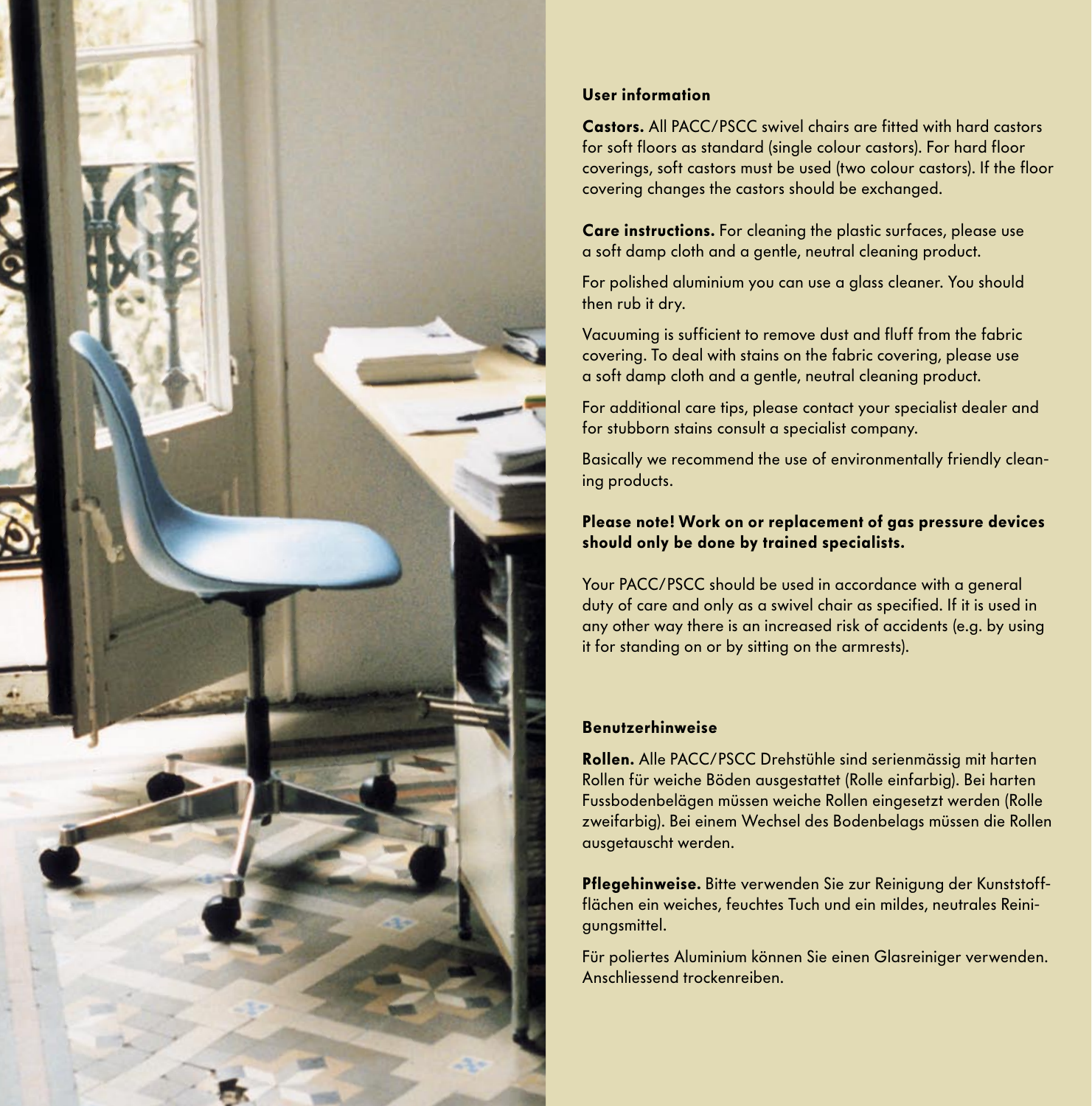Absaugen genügt zur Entfernung von Staub und Flusen auf dem Stoffbezug. Bitte verwenden Sie zur Behandlung von Flecken des Stoffbezugs ein feuchtes Tuch und ein mildes, neutrales Reinigungsmittel.

Für weitere Pflegehinweise wenden Sie sich bitte an Ihren Fachhandelspartner, bei hartnäckigen Flecken an einen Fachbetrieb.

Wir empfehlen grundsätzlich den Einsatz umweltfreundlicher Reinigungsmittel.

## Achtung! Arbeiten an Gasfedern bzw. deren Austausch dürfen nur durch eingewiesenes Fachpersonal durchgeführt werden.

Ihr PACC/PSCC darf unter Beachtung der allgemeinen Sorgfaltspflicht und bestimmungsgemäss nur als Drehstuhl benutzt werden. Bei anderweitigem Einsatz besteht ein erhöhtes Unfallrisiko (z.B. durch Verwendung als Aufstiegshilfe oder Sitzen auf den Armlehnen).

### Remarques

Roulettes. Tous les sièges pivotants PACC/PSCC sont équipés en série de roulettes dures pour les sols souples (roulettes unicolores). Pour les sols durs, utilisez des roulettes souples (bicolores). Les roulettes doivent être remplacées en cas de changement de revêtement de sol.

Conseils d'entretien. Nettoyez les taches sur les surfaces synthétiques à l'aide d'un chiffon doux humide et d'un détergent neutre et doux.

Utilisez du détergent pour vitres pour le nettoyage de l'aluminium poli, du liquide vaisselle pour les surfaces en chrome brillant. Séchez ensuite.

Pour enlever la poussière et les peluches, il suffit de nettoyer le revêtement tissu à l'aspirateur. Nettoyez les taches sur votre revêtement tissu, (sur la résille ou sur les surfaces synthétiques), à l'aide d'un chiffon doux humide et d'un détergent neutre et doux.

Pour de plus amples conseils d'entretien, adressez-vous à votre revendeur ; en cas de taches tenaces faites appel à un professionnel. Nous préconisons l'utilisation de produits respectueux de l'environnement.

Attention. Le remplacement ou les réparations de la cartouche à gaz ne doivent être effectués que par du personnel qualifié.

Réservez votre PACC/PSCC à une utilisation appropriée en tant que siège pivotant, en y apportant le soin nécessaire. Une utilisation inappropriée peut être cause d'accidents (par exemple si vous utilisez le fauteuil en tant qu'escabeau ou que vous vous asseyez sur les accoudoirs).

## Advertencias para el usuario

Ruedas. Todos las sillas giratorias PACC/PSCC están equipadas de serie con ruedas duras para suelos blandos (ruedas de un color). Si va a usarla en suelos duros, deberá utilizar ruedas blandas (ruedas de dos colores). Si se cambiase el revestimiento del suelo, hay que cambiar las ruedas.

Pautas de conservación. Para limpiar las superficies de plástico, utilice un paño suave humedecido y un producto de limpieza neutro y suave.

Para el aluminio pulido puede utilizar un limpiacristales, para superficies con cromado brillante utilice un poco de lavavajillas. Finalmente, secar frotando.

Basta con aspirar para eliminar el polvo y las pelusas de la tapicería. Para la eliminación de manchas en la tapicería, (en el tejido de malla o en superficies de plástico) utilice un trapo suave humedecido y un producto de limpieza neutro y suave.

Para más información sobre las pautas de conservación, diríjase a su distribuidor especializado y para manchas resistentes consulte a un especialista.

Como norma general, recomendamos utilizar productos de limpieza que no dañen el medio ambiente.

Advertencia: la manipulación o sustitución de la suspensión elástica por gas se confiará exclusivamente a personal cualificado.

Su PACC/PSCC debe ser utilizado respetando las normas generales de seguridad y acorde con su definición como silla giratoria. Si lo utiliza de modo diferente, el riesgo de accidente es elevado (por ejemplo, si se sienta sobre los reposabrazos o lo utiliza para subirse sobre él).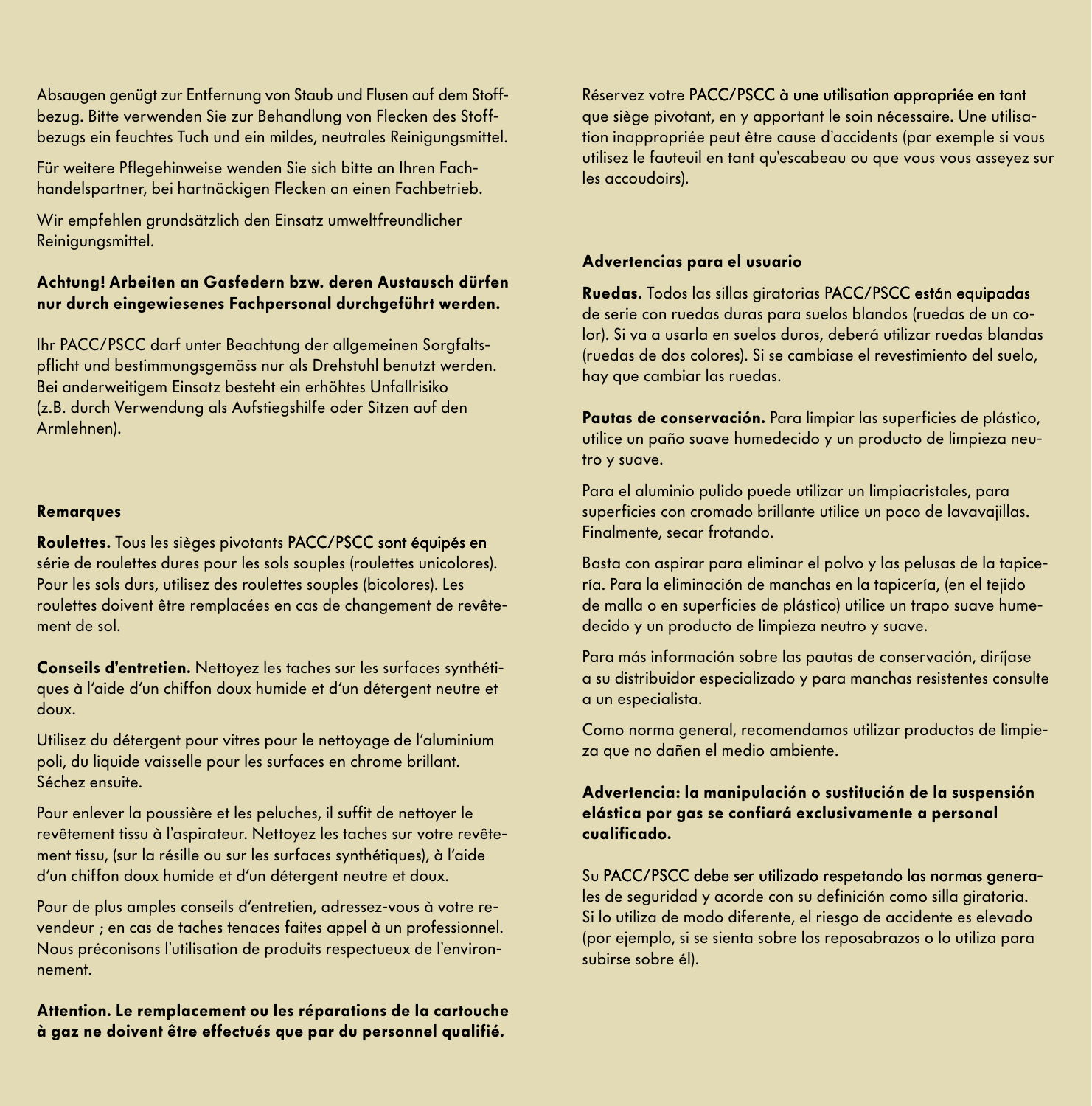## Tips voor de gebruiker

#### Wielties. Alle PACC/PSCC bureaudraaistoelen zijn standaard

uitgerust met harde wielties voor zachte vloeren (wielties van één kleur). Voor een harde vloerbedekking moeten zachte wieltjes worden gebruikt (wielties in twee kleuren). Bij een andere vloerbedekking moeten de wieltjes worden verwisseld.

Onderhoudstips. Gebruik voor de behandeling van kunststof oppervlakken een zachte, vochtige doek en een mild, neutraal schoonmaakmiddel.

Voor gepolijst aluminium kunt u glasreiniger, voor verchroomde oppervlakken wat spoelmiddel) gebruiken. Daarna droog wrijven.

Schoonzuigen is voldoende om stof en pluisjes op de textielbekleding te verwijderen. Wij adviseren u vlekken op de textielbekleding (gaasweefsel of kunststofoppervlakken) met een zachte vochtige doek en een mild, neutraal reinigingsmiddel te verwijderen.

Voor verdere onderhoudstips kunt u contact opnemen met uw leverancier en voor hardnekkige vlekken met een gespecialiseerd bedrijf.

Wij adviseren vooral milieuvriendelijke schoonmaakmiddelen te gebruiken.

## Let op: de gasveer mag uitsluitend door vakbekwaam personeel worden gerepareerd, onderhouden of vervangen worden.

Uw PACC/PSCC mag uitsluitend worden gebruikt als draaistoel met inachtneming van de algemene zorgvuldigheidsplicht. Bij enige andere wijze van gebruik bestaat een verhoogd risico op ongelukken (bijvoorbeeld bij gebruik als opstapje of bij het zitten op de armleuningen).

## Informazioni per l'utilizzatore

Rotelle. Le dotazioni di serie delle sedute da ufficio PACC/PSCC PACC/PSCC prevedono rotelle dure (monocromatiche) per pavimenti con superfici morbide. Per superfici dure è necessario invece usare rotelle morbide (bicromatiche). In caso di variazione della superficie del pavimento è necessario sostituire le rotelle.

Istruzioni per la manutenzione. Per la pulizia delle superfici in plastica, si raccomanda l'utilizzo di un panno morbido e umido con un detergente neutro e delicato.

Per l'alluminio lucidato utilizzare detergente per vetri e per le superfici cromate lucide un po' di detergente e poi asciugare.

Per eliminare polvere e pelucchi è sufficiente passare l'aspirapolvere sul rivestimento. Per togliere eventuali macchie dal rivestimento (tessuto a rete o superfici in materiale sintetico) utilizzare un panno morbido inumidito e un detergente neutro e non agressivo.

Per ulteriori informazioni Vi preghiamo di consultare il Vostro concessionario di fiducia. In caso di macchie difficili da rimuovere rivolgetevi ad aziende specializzate.

Si consiglia l'uso di prodotti ecologici.

Attenzione! I pistoni pneumatici devono essere manipolati o sostituiti esclusivamente da personale specializzato.

#### Il PACC/PSCC dovrà essere utilizzata conformemente a quanto

specificato negli usi previsti per il prodotto e nel rispetto degli obblighi di cura e manutenzione generali. Un utilizzo difforme può comportare un elevato rischio di incidenti (ad esempio, se la sedia viene utilizzata come basa di appoggio al posto di una scala o se ci si siede sui braccioli).